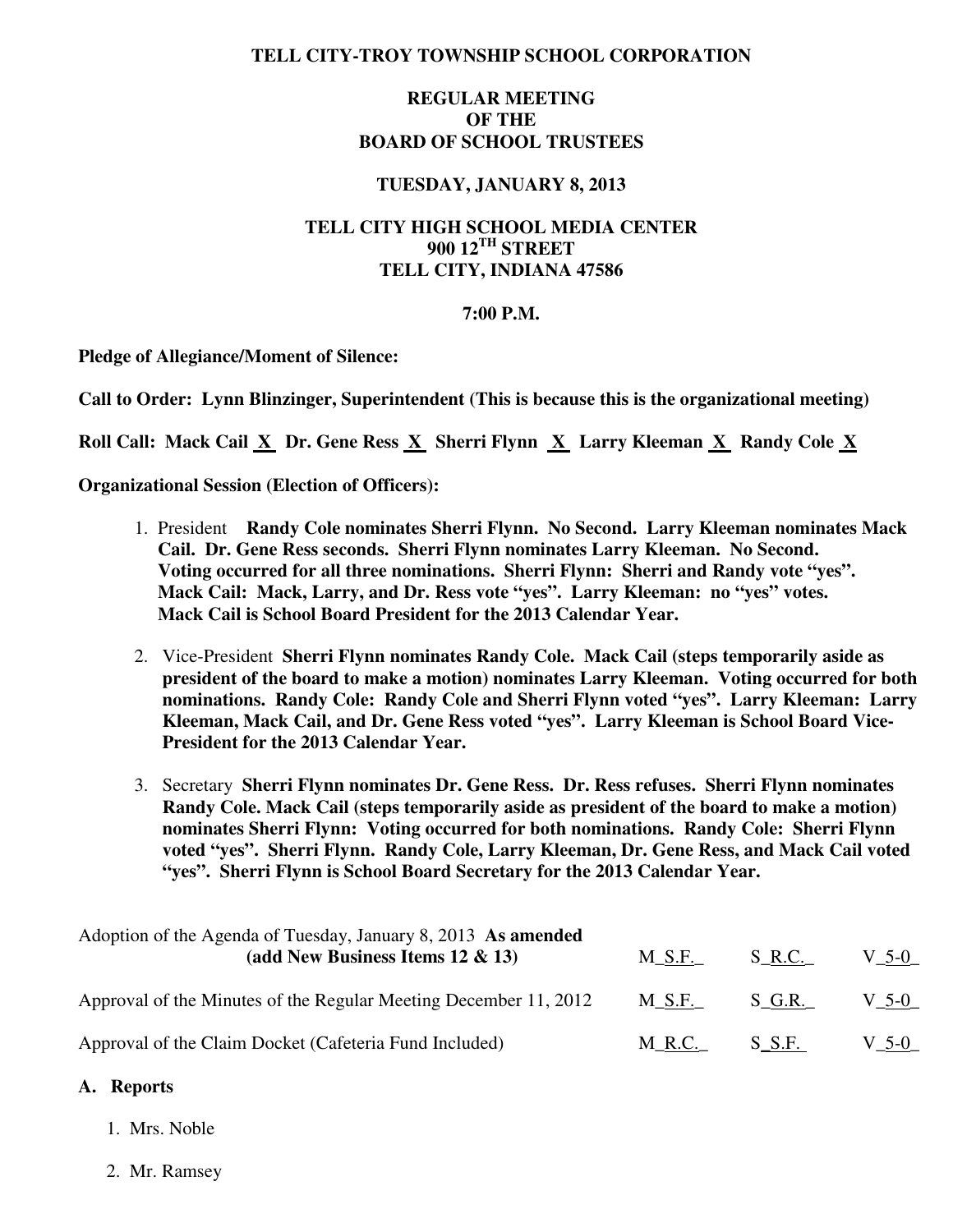## **B. Communications from the Public:**

#### **C. Old Business:**

#### **D. New Business:**

| 1. School Corporation's Attorney <b>John Werner</b>                                                                                                             | $M_R.C.$ | $S_G.R.$   | $V_5$ -0_ |
|-----------------------------------------------------------------------------------------------------------------------------------------------------------------|----------|------------|-----------|
| 2. School Corporation's Treasurer Debbie Elder                                                                                                                  | $M_R.C.$ | $S$ G.R.   | $V_5$ -0_ |
| 3. School Corporation's Official Newspaper P.C. News                                                                                                            | $M_R.C.$ | $S$ G.R.   | $V_5$ -0_ |
| 4. Name Superintendent as the L.E.A. Programs Director<br><b>Lynn Blinzinger</b>                                                                                | M R.C.   | $S$ $S.F.$ | V 5-0     |
| 5. Date, Time, Place of Regular Board Meetings Status Quo.<br>Second Tuesday of each month. 7:00 P.M. in the<br><b>Tell City Jr-Sr High School Media Center</b> | M G.R.   | $S_R.C.$   | $V$ 5-0   |

6. Board Compensation **Randy Cole makes a motion that this remains the same as in the past. \$2,000.00 per year. Larry Kleeman seconds. After discussion, this is voted on. Dr. Ress and Larry Kleeman vote "yes". Mack Cail, Sherri Flynn, and Randy Cole vote "no". After more discussion, Randy Cole makes a motion that there is a \$2,000.00 per year compensation, however if a person misses more than one meeting per year there is a \$100.00 per missed meeting penalty. Sherri Flynn seconds. After more discussion, this motion is not voted on. Dr. Ress makes a motion that it remains the same as in the past. \$2,000.00 per year. A second or a vote on this motion does not occur because it is the same motion that Randy Cole had made earlier that was defeated. It was stated that according to "Roberts Rules of Order", that cannot happen. The following motion and vote then occurs: \$2,000.00 per year, but this item**  will be revisited at the February 2013 School Board Meeting. G.R. "no" M S.F.  $S_R.C.$   $V_4-1$ 

**At this time a motion to suspend the regular school board meeting and conduct the annual meeting of the Board of Finance of the school corporation. Those minutes are reflected on a separate sheet of paper.** M\_S.F.\_ S\_R.C.\_ V\_5-0\_

 **The regular school board meeting was called back to order after the board of finance was adjourned.**

7. Conflict of Interest Statements **These were all voted on with one vote. The stipulation was made that the record will reflect that no board member voted on their own, they abstained. Sherri Flynn made this motion. Dr. Ress made the second.** 

| A. Sherri Flynn's  | М |   | V4-0-1   |
|--------------------|---|---|----------|
| B. Dr. Gene Ress's | M |   | V4-0-1   |
| C. Randy Cole's    | M |   | V4-0-1   |
| D. Mack Cail's     | M | S | V4-0-1   |
| E. Larry Kleeman's | М | S | $V4-0-1$ |